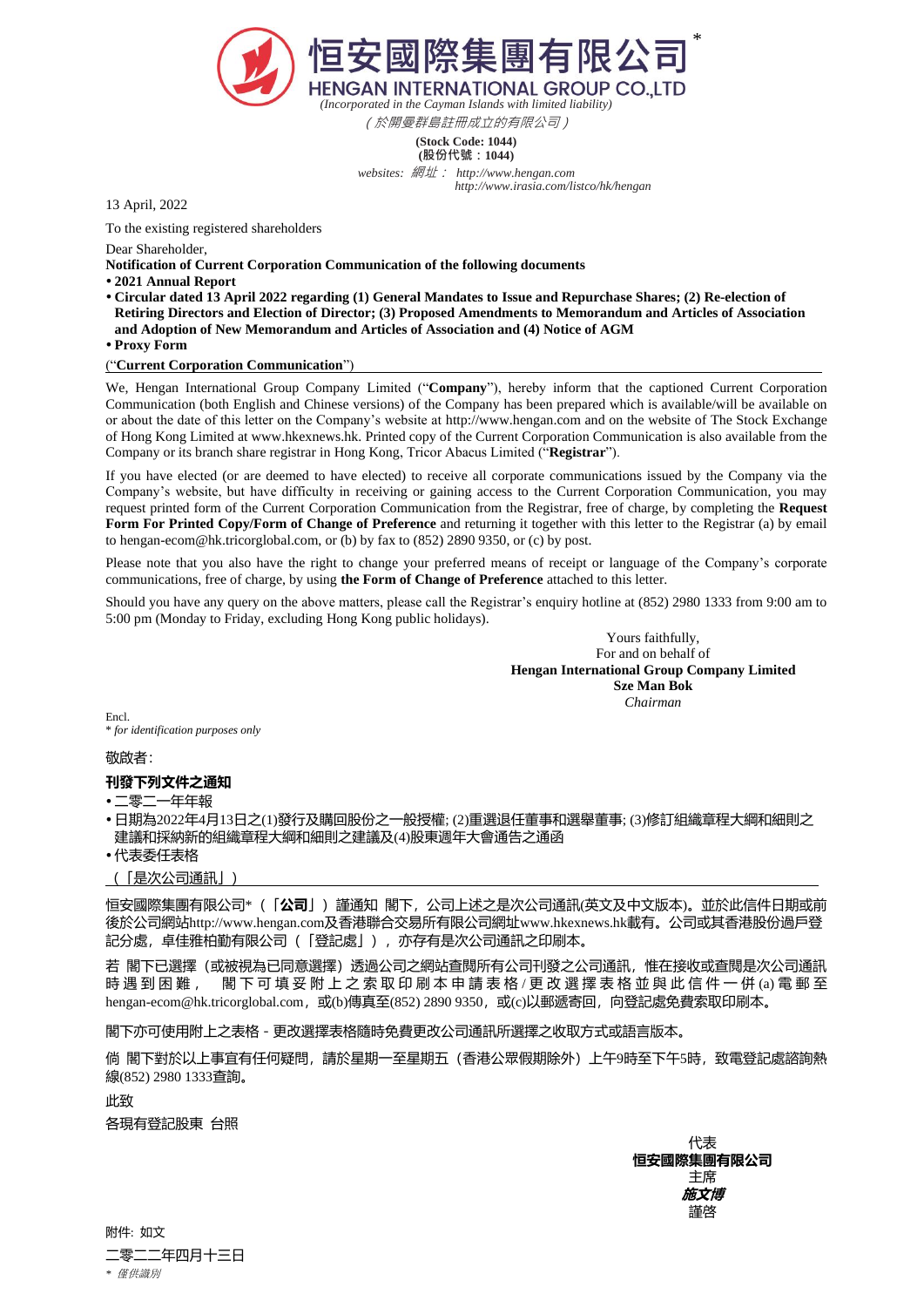

(於開曼群島註冊成立的有限公司)

**(Stock Code: 1044) (股份代號:1044)**

*websites:* 網址: *http://www.hengan.com http://www.irasia.com/listco/hk/hengan*

## **REQUEST FORM FOR PRINTED COPY**

## **索取印刷本申請表格**

*You do NOT need to act on this reply slip if you have received the Current Corporate Communication in the manner you want.*

**倘 閣下收到之是次公司通訊版本之送遞方式符合 閣下之意願,則毋須處理此回條。**

**To: Hengan International Group Company Limited ("Company")**

(Stock Code: 1044) c/o Tricor Abacus Limited Level 54, Hopewell Centre 183 Queen's Road East Hong Kong Fax:(852) 2890 9350 Email: hengan-ecom@hk.tricorglobal.com 致: 恒安國際集團有限公司**\***(「公司」) (股份代號:1044) 經卓佳雅柏勤有限公司 香港皇后大道東一百八十三號 合和中心五十四樓 傳真號碼:(852) 2890 9350 電郵:hengan-ecom@hk.tricorglobal.com

I/We have already received a printed copy of the Current Corporate Communication in English/Chinese or have chosen (or are deemed to have consented) to read the Current Corporate Communication posted on the Company's website. I/We would like to request the following printed copy(ies) of the Current Corporate Communication:

本人/吾等已收取是次公司通訊之英文/中文版印刷本或已選擇(或被視為已同意)瀏覽在公司網站登載之是次公司通 訊,現要求索取下列所示之是次公司通訊印刷本:

I/We would like to request a printed copy in English.

本人/吾等要求索取一份英文印刷本。

I/We would like to request a printed copy in Chinese.

本人/吾等要求索取一份中文印刷本。

I/We would like to request both the printed English and Chinese copies.

本人/吾等要求索取英文及中文印刷本各一份。

| Name of shareholder      | Signature |
|--------------------------|-----------|
| 股東姓名:                    | 簽署        |
| Contact telephone number | Date      |
| 聯絡電話:                    | 日期        |

*Notes* 

1. This Request Form shall be signed by the authorized signatory(ies) and in the manner as registered with the Registrar. 此申請表格須由登記處紀錄之簽署授權人及簽署指令方式簽署。

2. For the avoidance of doubt, any special instruction written on this Request Form will not be accepted. 為免存疑,任何在此表格上之額外手寫指示,將不獲處理。

\* *for identification purposes only* 僅供識別

✂ (Please cut along the dotted line 請沿虛線剪下)

Please cut the mailing label and stick it on an envelope to return this Form to the Registra *No postage stamp is necessary if posted in Hong Kong.* 閣下寄回此表格時,請將郵寄標籤剪貼於信封上。 如在本港投寄, **毋須貼上郵票**。

**MAILING LABEL 郵寄標籤 Tricor Abacus Limited** 卓佳雅柏勤有限公司 **Freepost No.** 簡便回郵號碼:**37 Hong Kong** 香港